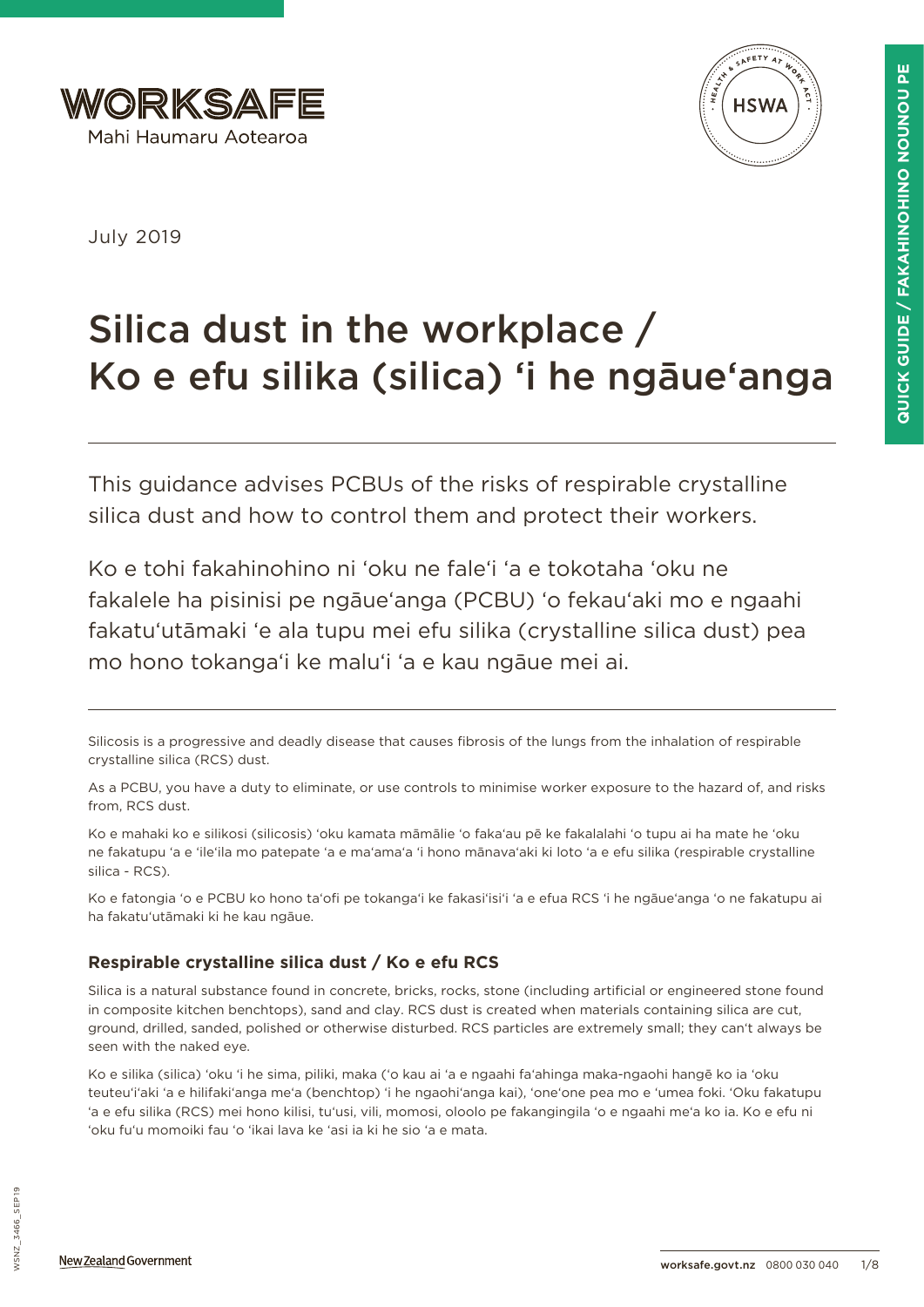# **How workers can be exposed to RCS dust / Ko e ngaahi ngāue'anga 'oku lahi ai 'a e efu RCS**

Workers in the following industries or who work with the following materials are most at risk of being exposed to RCS dust:

- quarrying
- roading
- foundries
- construction: concrete, stone, bricks, mortar, fibre cement products
- manufacturing of concrete, bricks and tiles
- kitchen benchtop manufacturing (natural and engineered stone), finishing and fitting
- abrasive blasting
- monumental masonry work
- mining
- concrete drilling, cutting, grinding, fettling, mixing, handling, dry shovelling, tunnelling.

Ko e ngaahi ngāue'anga eni pea mo e ngaahi naunau 'oku lahi ange ai 'a e efu RCS 'o ala hoko ai e ngaahi fakatu'utāmaki:

- keli'anga maka
- ngāue mo ngaahi hala pule'anga
- ngaahi fale haka ukamea
- ngāue langa: sima, maka, piliki, palasitā sima, papa sima kehekehe
- ngaohi'anga sima, piliki mo e taila
- ngaohi'anga 'o e maka hilifaki'anga me'a 'i loki ngaohi kai (benchtop) 'a ia ko e fa'ahinga maka-ngaohi (engineered stone) pea mo e maka hangatonu (natural stone) pe
- ngāue'aki 'o e me'afana 'ea (mahafu'aki e 'one'one)
- ngaohi'anga maka fakamanatu
- keli koloa mei lalofonua
- tutu'u mo vili'i ha lau'isima, fahi, momosi, hu'i, heu sima mōmoa pea mo keli tafu (tunneling).

## **Health effects of exposure to RCS dust / Ko e uesia 'o e mo'ui 'e he efu RCS**

Workers may develop the following lung diseases from breathing in RCS dust:

- Silicosis: scarring of lung tissue resulting in shortness of breath. May continue to develop even after exposure to RCS dust has stopped. The effects of silicosis are permanent. There are three types of silicosis:
	- acute silicosis: may occur after exposure of less than a year to very large amounts of RCS dust
	- accelerated silicosis: may occur after exposure to large amounts of RCS dust over a shorter period of time, typically 3 to 10 years. Has been seen in workers from the artificial/engineered stone kitchen benchtop industry
	- chronic silicosis: typically results from exposure to RCS dust over more than 20 years.
- Lung cancer: may occur in workers exposed to high levels of RCS dust over a long period of time.
- Chronic obstructive pulmonary disease (COPD): a chronic lung condition that can lead to breathing difficulties such as emphysema in workers exposed to high levels of RCS dust over a long period of time.

There is some evidence that exposure to RCS dust may also cause kidney disease.

'E lava ke puke 'a e kau ngāue 'i he ngaahi mahaki ko'eni 'o e ma'ama'a koe'uhi ko 'enau mānava'aki 'a e efu RCS:

- Silikosi (Silicosis): 'ile'ila pe patepate 'a e ma'ama'a 'o tupu ai 'a e nounou 'a e mānava. 'E ala ke kei hoko 'o fakalalahi neongo kuo 'ikai ke kei ngāue he efu RCS. Ko e maumau 'oku fakatupu 'e he mahaki silikosi (silicosis) 'oku 'ikai lava ke toe liliu. 'Oku 3 'a e fa'ahinga 'o e silikosi:
	- silikosi fakatu'upakē (acute silicosis): 'e lava ke hoko eni kapau ko e tokotaha ni na'e 'i he feitu'u efua RCS lahi 'aupito 'o si'i hifo he ta'u 'e taha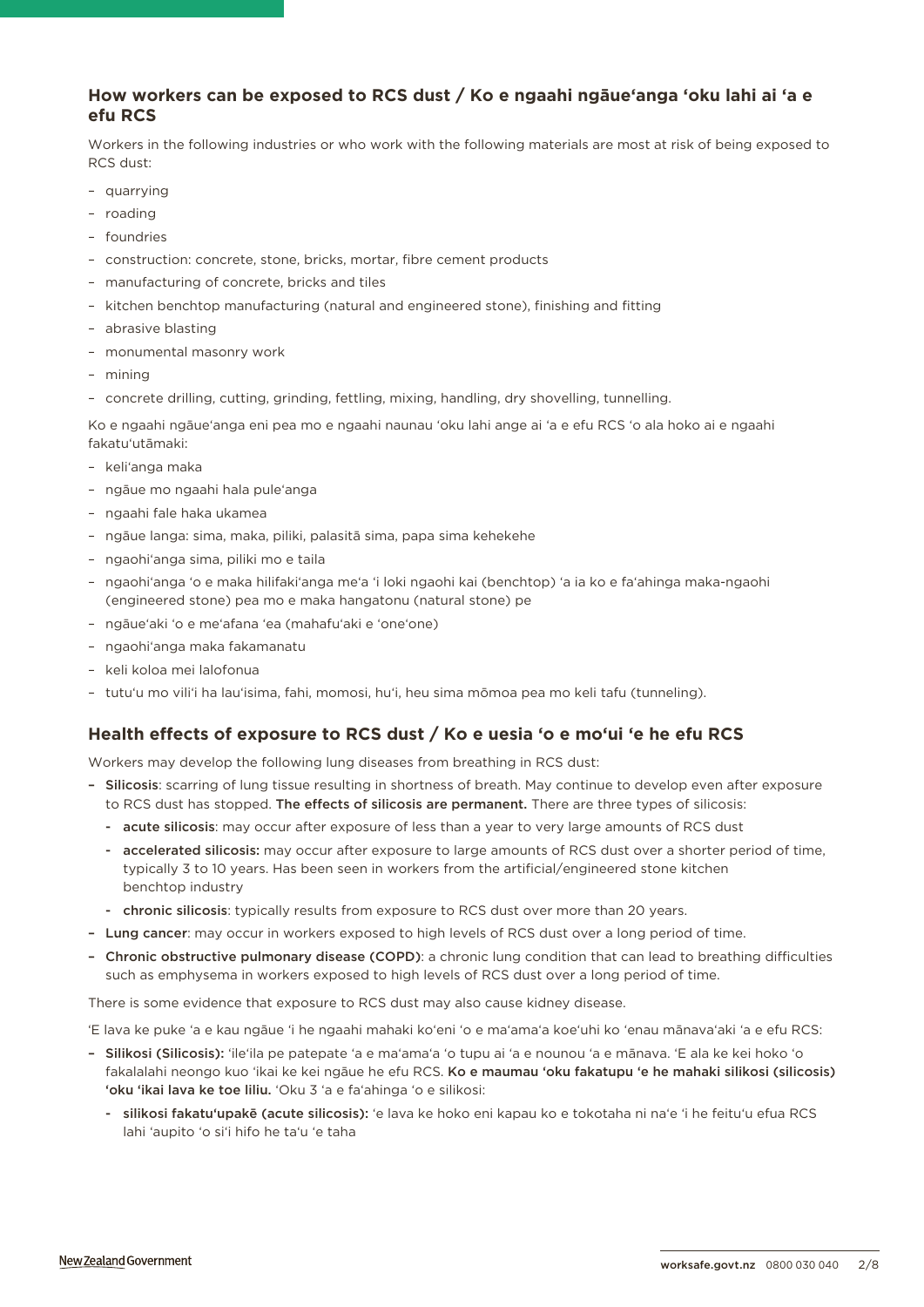- silikosi fakalalahi (accelerated silicosis): 'e lava ke hoko eni kapau ko e tokotaha ni na'e 'i ha feitu'u efua RCS lahi 'aupito 'o hangē ko e ta'u 'e 3 ki he 10. 'Oku 'asi eni he kau ngāue 'o e ngāue'anga 'oku nau ngaohi 'a e maka hilifaki'anga me'a (benchtop) he ngaohi'anga kai.
- silikosi kuo tōtu'a (chronic silicosis): 'e lava ke hoko eni kapau ko e tokotaha ni na'e 'i ha feitu'u efua RCS 'o laka hake he ta'u 'e 20.
- Kanisā e ma'ama'a: 'e ala ma'u 'e he kau ngāue 'oku nau ngāue he feitu'u efua RCS lahi pea fuoloa 'aupito.
- Ko e mahaki fakatu'utāmaki 'o e ma'ama'a. Chronic obstructive pulmonary disease (COPD): ko e tu'unga fakatu'utāmaki ki he ma'ama'a 'i he fuoloa 'a e faingata'a'ia 'a e mānava 'o hangē ko e 'emifesima (emphysema) 'i he kau ngāue kuo fuloa 'aupito 'enau ngāue he ngāue'anga lahi 'e ne efua RCS.

'Oku 'asi mai e ngaahi fakamo'oni 'oku lava ke fakatupu 'e he efua RCS 'a e mahaki'ia 'a e kofuua.

# **Your responsibilities as a PCBU / Ko e fatongia 'o e tokotaha 'oku ne fakalele ha pisinisi pe ngāue'anga (PCBU)**

As a PCBU, you must ensure the health and safety of workers and that others are not put at risk from your work.

Before starting work using artificial/engineered stone, you must complete a risk assessment and review your controls.

You must eliminate risks that arise from your work so far as is reasonably practicable.<sup>1</sup>

- When deciding how (control measures) to eliminate or minimise risks, you must identify when work tasks may create RCS dust.
- Give preference to effective control measures that protect many workers at the same time.
- Talk to your workers to get their views on which control measures to use.

Ko e PCBU kotoa pē kuo pau ke nau fakapapau'i 'oku 'ikai ke uesia 'a e mo'ui pea ke faka'ehi'ehi 'a e kau ngāue mei he fakatu'utāmaki he ngāue'anga, pea mo ha ni'ihi kehe mei he ngāue 'oku fai.

Kimu'a pea toki kamata ho'o ngāue'aki ha maka-ngaohi (artificial/engineered stone), kuo pau ke ke fuofua vakai'i 'a e founga 'oku ke pule'i mo fakalele'aki 'a e ngāue pea mo e ngaahi fakatu'utāmaki 'e ala hoko ai.

Kuo pau ke ke fakahoko e ngaahi ngāue kotoa pē te ke ala fai 'o tuha mo taau ke to'o atu mei he ngāue'anga ha tupu'anga 'o ha ngaahi fakatu'utāmaki 'e ala hoko ai.1

- 'I hono fakakaukau'i 'o e ngaahi me'a ke fai (ngaahi tu'utu'uni ke fakahoko), kuo pau ke ke 'ilo'i 'a e ngaahi ngāue 'oku nau fakatupu 'a e efu RCS.
- Ke fakamu'omu'a mo fuofua fakahoko 'a e founga ngāue te ne malu'i fakakātoa mo fakalukufua ange ai 'a e tokolahi 'o e kau ngāue.
- Talanoa pea ke fai ha femahino'aki mo ho'o kau ngāue ke 'ilo'i 'a e ngaahi founga malu'i ke fakahoko.

# To eliminate RCS / Ke lava 'o to'o/ta'ofi 'a e efu RCS mei he ngāue'anga

– Use alternative products (eg metallic shot, slag products or grit instead of sand for abrasive blasting).

If you can't eliminate risks, you must minimise them so far as is reasonably practicable.

– Tuku 'a hono fakamahafu'aki 'a e me'afana 'ea 'aki e 'one'one kae ngāue'aki ha mahafu ukamea (metallic shot), pe ko ha penu fakatafe (slag pe ko e grit) mei he haka ukamea.

Kapau 'oku 'ikai lava ke to'o atu kotoa pe ta'ofi 'a e tupu'anga 'o e mahamahaki mei he efu, kuo pau ke ke fakasi'isi'i 'aupito 'a e hoko e ngaahi me'a ni.

<sup>1</sup> 'So far as is reasonably practicable' means you first consider what is possible in your circumstances to ensure health and safety. You then consider what is reasonable to do in your circumstances. You need to achieve a result that provides the highest protection that is reasonably practicable in the circumstances.

<sup>1</sup> Ko e 'uhinga 'o e lea "tuha mo taau" 'i hono ngāue'aki heni ke ke fuofua vakai'i pe ko e hā e ngaahi me'a 'oku tuha ke fai ke malu'i 'aki 'a e mo'ui 'a e kau ngāue. Pea ke toki vakai'i 'a e me'a 'oku taau ke ke fakahoko. 'Oku fiema'u ke ke ma'u ha ola 'oku malu'i mo hao 'aupito taha ai 'a e kau ngāue 'o makatu'unga 'i he founga 'oku ke malaya 'o fakahoko.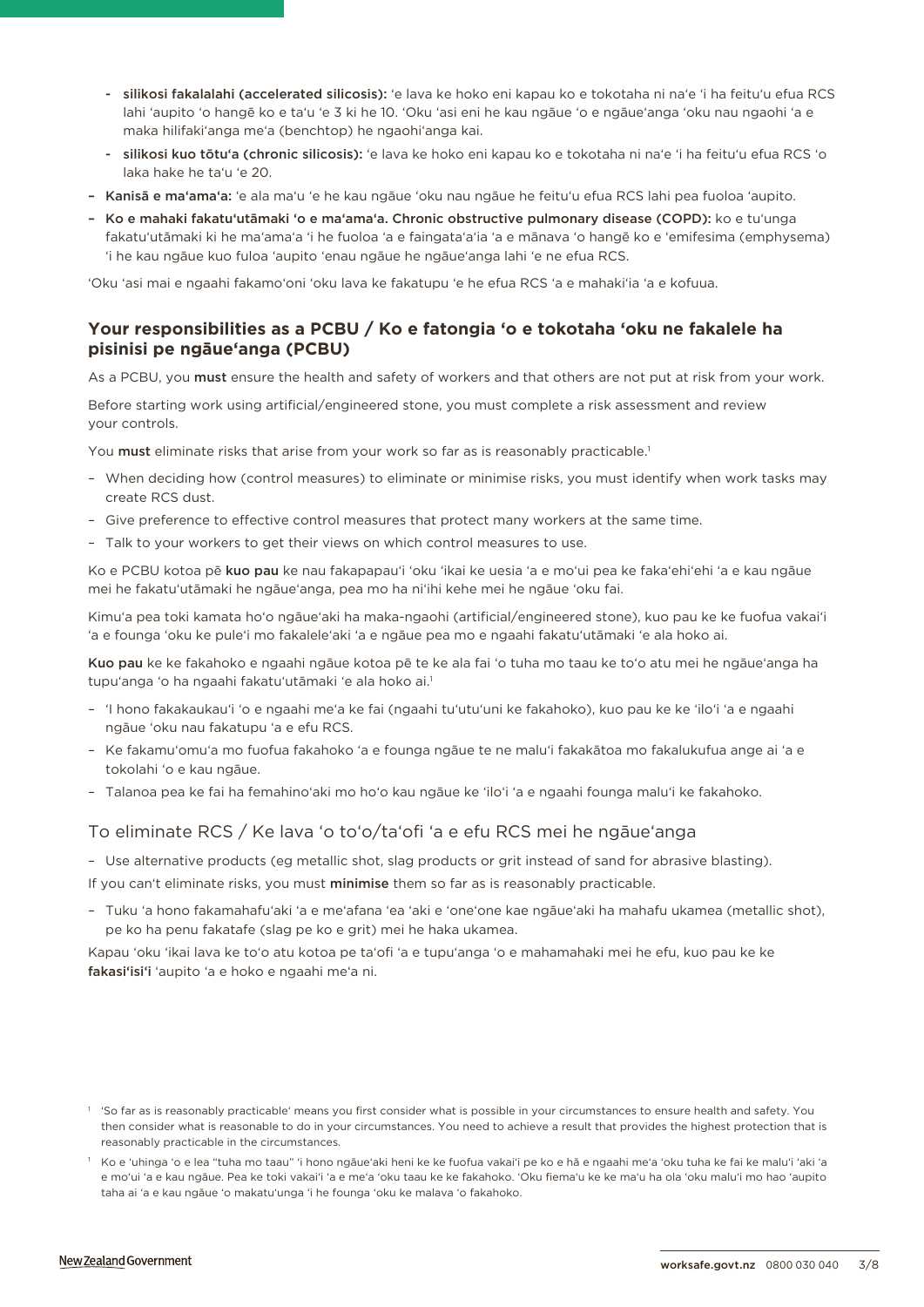# To minimise exposure to RCS dust / Ke lava 'o fakasi'isi'i 'a e efua RCS

Instead of using engineered stone, use materials with a lower silica content. Engineered stone has approximately 90% silica compared with natural stone like marble and limestone which have around 2% silica. For more information about managing risk, see: [worksafe.govt.nz](https://worksafe.govt.nz/managing-health-and-safety/managing-risks/how-to-manage-work-risks/)

Liliu mei hono ngāue'aki 'o e fa'ahinga maka-ngaohi (engineered stone) ki ha maka 'oku si'isi'i ange 'a hono efu 'oku si'isi'i ai 'a e silika. 'Oku meimei peseti 'e 90 'a e silika 'oku 'i he maka-ngaohi, ke 'oku pēseti pē 'e 2 'a e maka māpele ia mo e ngaahi maka lahe (limestone). 'Oku 'oatu 'a e tānaki ki he ngaahi fakahinohino ki hono fakasi'isi'i 'a e fakatu'utāmaki 'e ala hoko 'i he uepisaiti: [worksafe.govt.nz](https://worksafe.govt.nz/managing-health-and-safety/managing-risks/how-to-manage-work-risks/)

#### WET-WORKING CONTROL MEASURES / KO E FOUNGA KE NGAUE'AKI E VAI

Freshly exposed silica particle surfaces (created due to grinding, drilling, cutting etc) are more toxic than older weathered particle surfaces. Using water to suppress dust has the added benefit of speeding up the weathering process.

'Oku kona ange 'a e efu silika 'oku toki fakatupu fo'ou mei hono vili, oloolo, tutu'u ha konga maka fo'ou 'i hono fakafehoanaki mo efu silika 'o ha konga maka 'oku motu'a. Ko hono ngāue'aki 'a e vai ke fakasi'isi'i 'a e efua 'oku to e tokoni foki mo ia ke toe motu'a vave ange ai 'a e maka.

| DO.                                                                                                                                                                                                                                                                                                                                                             | <b>DON'T</b>                                                 |
|-----------------------------------------------------------------------------------------------------------------------------------------------------------------------------------------------------------------------------------------------------------------------------------------------------------------------------------------------------------------|--------------------------------------------------------------|
| Use water spray or misting systems to suppress dust. Keep the work<br>material (eg concrete, engineered stone benchtops) wet while work<br>is carried out on them (eq cutting, polishing, etc). Use on-tool water<br>suppression systems to keep dust out of the air                                                                                            | Dry sweep work areas                                         |
| Frequently hose down equipment and work areas with water                                                                                                                                                                                                                                                                                                        | Use compressed air to blow away dust                         |
| <b>FAI ENI</b>                                                                                                                                                                                                                                                                                                                                                  | <b>OUA E FAI ENI</b>                                         |
| Ngāue'aki 'a e fana vai pe ko e fakamao (misting systems) ke fakasi'isi'i 'a<br>e efua. Fakaviviku 'a e naunau 'oku fai'aki 'a e ngāue (sima, maka-ngaohi)<br>lolotonga 'a hono ngāue'aki (hangē ko hono tutu'u pe fakangingila mo e<br>alā me'a pehē). Ngāue'aki 'a e naunau fakaviviku 'oku 'osi fokotu'u ki he<br>me'angāue koe'uhi ke 'oua 'e efua 'a e 'ea | Tafi 'a e efu 'oku kei mõmoa                                 |
| Toutou fufulu'aki ha vai 'a e me'angāue pea mo e feitu'u 'oku fai<br>ai 'a e ngāue                                                                                                                                                                                                                                                                              | Ngāue'aki 'a e me'afana 'ea ke puhi 'aki ki<br>tu'a 'a e efu |

#### DUST CONTROL MEASURES / KO HONO PULE'I 'A E EFUA

- Use physical barriers or computer numerical control (CNC) machines to isolate work areas or tasks that generate dust.
- When purchasing equipment and machinery, look for dust control features and dust collection systems. For example, tools used for cutting, grinding or polishing concrete and masonry should provide water to the blade and/or be fitted with an on-tool extraction system. See: [worksafe.govt.nz](https://worksafe.govt.nz/topic-and-industry/dust-and-fumes/dust/controlling-construction-dust-with-on-tool-extraction/)
- Ensure dust-generating equipment has a dust collection system with a filtered air supply to isolate the worker from the dust.
- Use an H-class HEPA-filtered vacuum cleaner in accordance with Standard AS60335-2-69. This includes when working at someone's home (eg to fit a bench). Workers should not use the household vacuum cleaner to remove dust.
- Seal dust waste bags and place them in the correct waste container.
- Ngāue'aki ha fakalokiloki pe ko ha mīsini vili mo tele fakakomipiuta (CNC) ke vahe'i 'aki 'a e feitu'u 'i he ngāue'anga 'oku ne fakatupu ha efua.
- Fakatau e ngaahi mīsini 'oku 'osi fokotu'u ki ai ha tānaki'anga efu pe ko ha me'a ke ne fakasi'isi'i 'a e efua 'i hono ngāue'aki. 'O hangē ko eni; ko e ngaahi me'angāue 'oku ne tutu'u, oloolo mo fakangingila ha sima pe ko ha maka, 'oku totonu ke fakaviviku 'a e mata pe ke fokotu'u ha tānaki'anga efu ki he me'angāue ko ia. Vakai ki he: [worksafe.govt.nz](https://worksafe.govt.nz/topic-and-industry/dust-and-fumes/dust/controlling-construction-dust-with-on-tool-extraction/)
- Fakapapau'i 'oku 'i ai ha tānaki'anga efu 'i he me'angāue 'oku ne fakatupu 'a e efua pea mo ha me'asivi 'o e 'ea ke malu'i'aki 'a e tokotaha ngāue.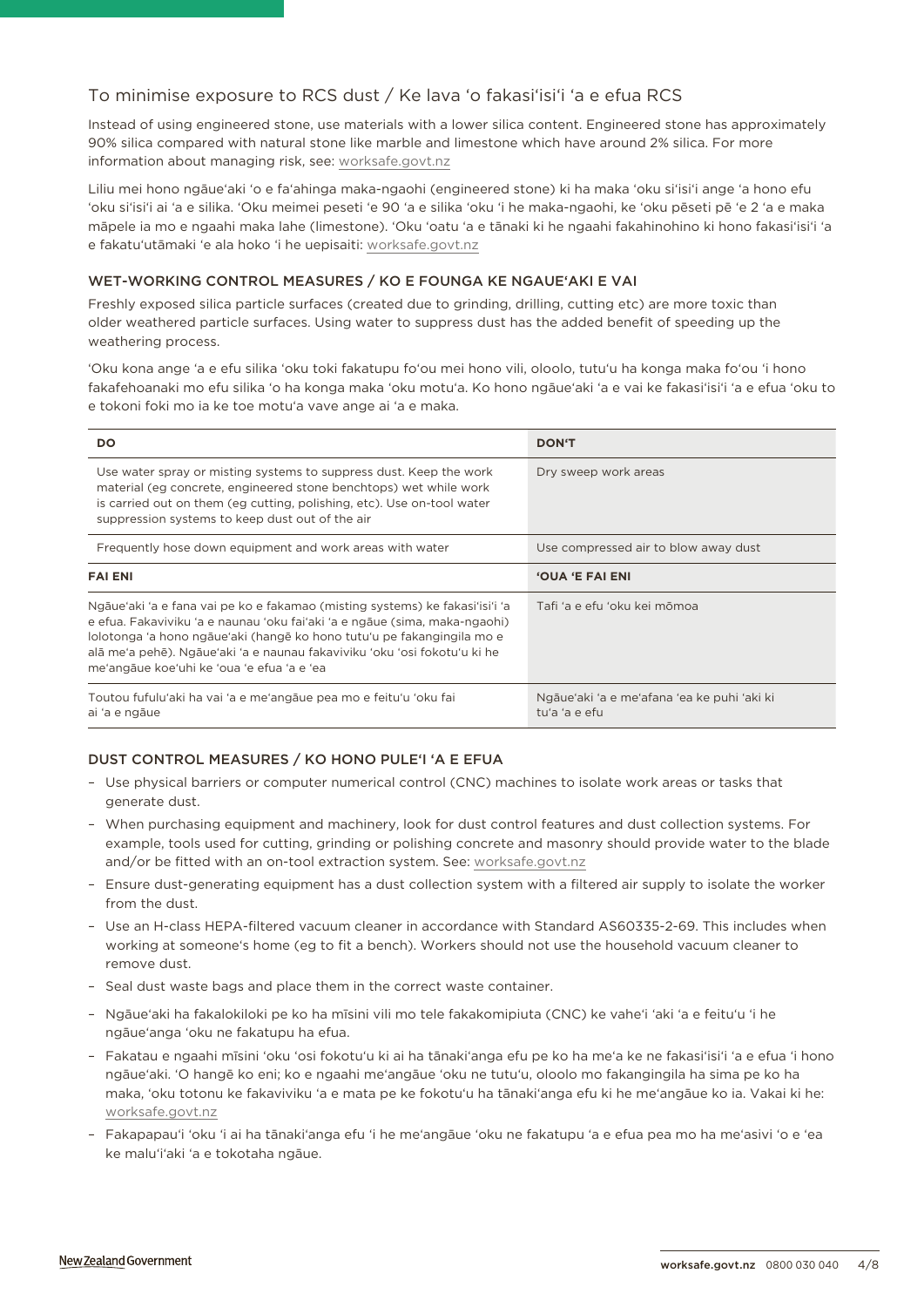- Faka'aonga'i 'a e fa'ahinga me'angāue komo 'oku H-class HEPA-filtered vacuum cleaner 'o fakatatau ki he tu'utu'uni 'a e Standard AS60335-2-69. Pea ke kau ki heni 'a hono ngāue'aki e me'angāue ni 'i he ngaahi 'api 'oku fokotu'u ai ha hilifaki'anga (benchtop). 'Oku 'ikai totonu ke ngāue'aki 'e he kau ngāue 'a e me'a komo (vacuum cleaner) ke to'o'aki ha efu.
- Tāpuni malu 'a e fa'o'anga efu pea ke fa'o ia he tānaki'anga totonu.

#### ADMINISTRATIVE CONTROL MEASURES / KO HONO FAKAHOKO E NGAAHI TU'UTU'UNI

- Set up exclusion zones with signs to mark the boundaries of work areas where RCS dust is created. The signs should warn workers about the hazards and specify the PPE to be used.
- Schedule potential high-exposure work for times when there are fewer workers and others around (eg breaks or after normal working hours).
- Vahe'i pea faka'ilonga'i ke mahino 'a e feitu'u 'oku fai ai ha ngāue 'oku ne fakatupu ha efu RCS. 'Oku totonu ke 'asi he ngaahi faka'ilonga 'a e fakatokanga ki he kau ngāue 'a e nunu'a pea mo e me'angāue 'oku totonu ke fai'aki 'a e ngāue.
- Fai 'a e ngaahi ngāue 'oku ne fakatupu 'a e efua lahi taha ke toki fakahoko ia 'i he taimi 'oku tokosi'i tahas ai 'a e ngāue'anga ('o hangē ko e taimi mālōlō ai 'a e ngāue).

#### PERSONAL PROTECTIVE EQUIPMENT (PPE) / KO E NGAAHI ME'ANGAUE MALU'I (PPE) FAKAFO'ITUITUI KE FAI'AKI 'A HONO MALU'I 'O E KAU NGĀUE (PPE)

- PPE is the least effective control measure. It should not be the first or only control measure you consider.
- PCBUs must provide PPE to workers unless another PCBU provides it or the worker genuinely and voluntarily chooses to provide their own PPE (and you are satisfied it is suitable).
- Seek expert advice when choosing PPE and consult with the workers who will be using it.
- Ko e PPE 'oku 'ikai ko ha me'angāue ia 'oku ne malava lelei ke malu'i 'a e tokotaha ngāue. Pea 'oku 'ikai tonu ke hoko ia ko e fuofua me'angāue te ke ngāue'aki 'i hono fai 'o e malu'i.
- Kuo pau ke 'oange 'e he PCBU 'a e PPE ki he kau ngāue tukukehe kapau 'oku 'osi fai ia 'e he PCBU makehe pe 'oku loto mo tali lelei pē 'e he tokotaha ngāue ia ke ne kumi ha'a ne PPE 'iate ia pē (pea ke fakapapau'i 'oku tuha e me'angāue ko ia).
- Kumi ke ma'u ha fale'i mei ha mataotao pea toki kumi ha PPE pea ke fai ha femahino'aki mo e kau ngāue te nau ngāue'aki.

#### Respiratory (breathing) protection / Me'angāue malu'i 'o e mānava

- A respirator may be half-face, full-face or a Powered Air Purifying Respirator (PAPR) (see pictures below). The type of respirator you choose will depend on the job and the levels of toxicity and concentration of RCS. Always choose a respirator that fully protects the worker, conforms with AS/NZS 1716 and is selected in accordance with Standard AS/NZS 1715.
- Carry out fit testing for each worker who will wear a respirator that requires a seal against the face.
- Provide information, training and instruction so workers can correctly use, wear, store and maintain their PPE.
- Ko e me'amalu'i (respirator) 'e lava ke ne 'ufi'uhi ha konga pe ko e kātoa 'o e mata 'o e tokotaha ngāue pe ko ha me'amanava 'uhila (PAPR - power air purifying respirator). Vakai ki he fakatātā 'i lalo. Ko e me'amalu'i mānava te ke fili 'e makatu'unga ia 'i he ngāue ke fai pea mo hono lahi 'o e efu pea mo hono kona 'o e RCS ko ia. Fili ma'u pē 'a e malu'i mānava 'oku ne malu'i lelei 'a e tokotaha ngāue pea hangē ko ia 'oku tu'utu'uni 'e he AS/NZS 1716 pea ke fili ia 'o fakatatau ki he tu'utu'uni Standard AS/NZS 1715.
- 'Ahi'ahi'i 'a e hono tui 'o e malu'i mānava ki he tokotaha ngāue ko ia te ne ngāue'aki 'o lava ai ke hao lelei mo malu'i hono mata.
- Fakamatala'i lelei mo fakahinohino lelei ke 'ilo 'e he kau ngāue 'a e founga totonu ke tui, ngāue'aki mo tauhi ke malu 'a e 'enau me'angāue PPE.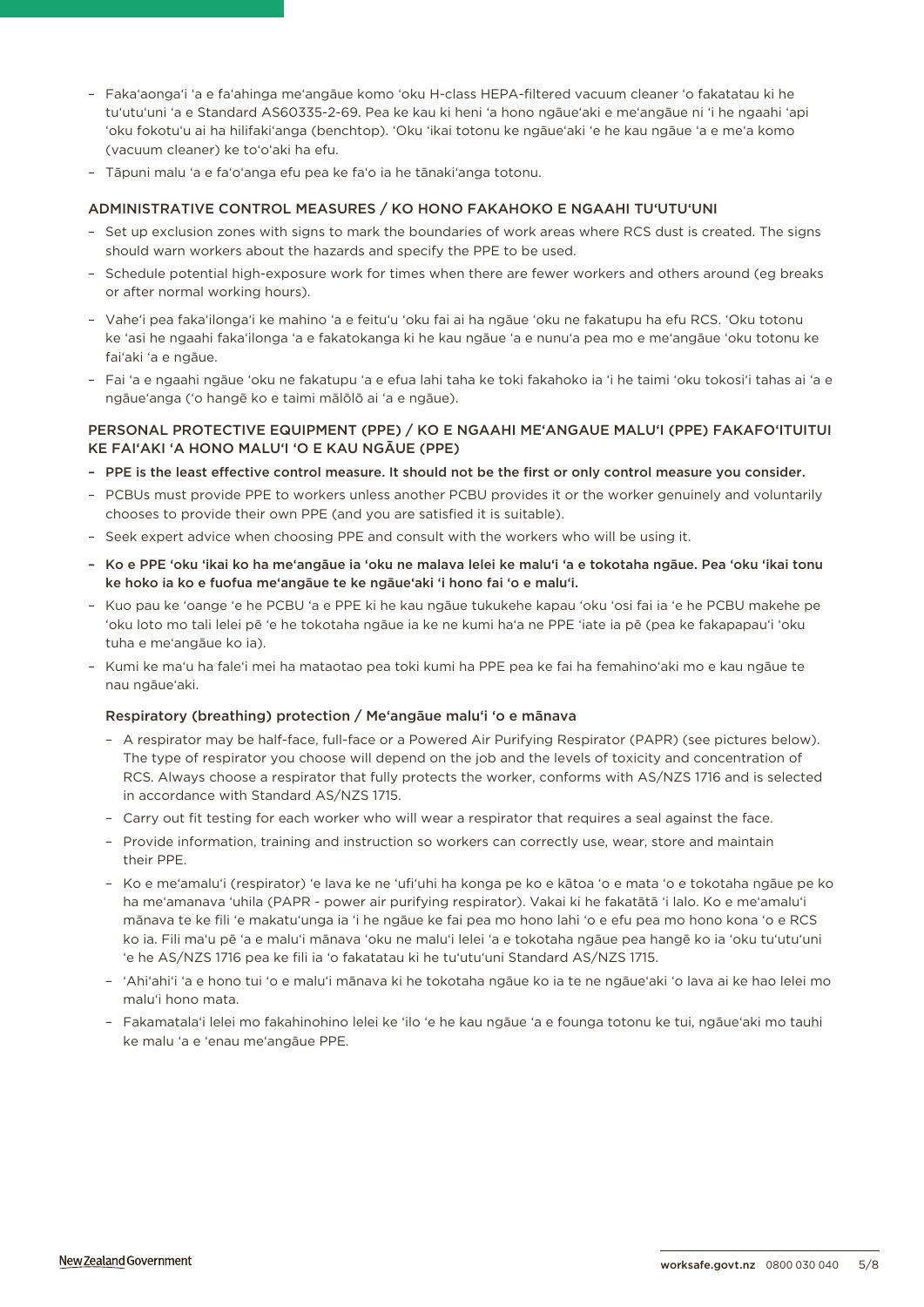

**FIGURE 1:** Re-usable half-face respirator (cartridge)

**FAKATĀTĀ 1:** Ko e me'amānava 'oku fakakonga pē 'a 'ene 'ufi'uhi 'o e mata



**FIGURE 2:** Full-face respirator (cartridge)

**FAKATĀTĀ 2:** Ko e me'amānava 'oku ne 'ufi'ufi kotoa 'a e mata



**FIGURE 3:** Full-face powered respirator (cartridge)

**FAKATĀTĀ 3:** Ko e me'amānava 'uhila 'oku ne 'ufi'ufi kotoa 'a e mata

# Protective clothing and cleanliness / Teunga malu'i mo hono tauhi ke ma'a.

- Ensure workers have overalls and gloves to wear at work. Workers should leave their dust-covered clothes at work to be cleaned. They should not wear them home.
- Ensure workers understand the importance of washing their hands before eating, drinking and smoking, and of washing up before they go home at the end of the day.
- Ensure washing facilities are provided.
- Fakapapau'i 'oku 'i ai ha 'ovalolo mo ha kofunima 'oku nau ngāue'aki ia he ngāue'anga. 'Oku totonu ke tuku 'a e ngaahi teunga 'oku efua 'i he 'apingaue ke fakama'a. 'Oku totonu ke 'oua na'a nau tui ki 'api.
- Fakapapau'i 'oku 'ilo 'e he kau ngāue 'a e mahu'inga 'o hono fanofano honau nima kimu'a pea nau toki kai, inu mo ifi tapaka pea ke nau fanofano kimu'a pea nau toki foki ki 'api he tuku 'a e ngāue.
- Fakapapau'i 'oku 'i ai ha feitu'u ke nau fanofano mo fakama'a ai.

# **Exposure monitoring / Ko hono vakai'i ma'u pē ke 'ilo 'a e lahi 'o e efua**

Exposure monitoring involves measuring and evaluating workers' exposure to a health hazard. It includes monitoring workplace conditions as well as biological monitoring.

- As a PCBU you must, so far as is reasonably practicable, monitor workplace conditions if exposure to a particular health risk warrants it.
- Exposure monitoring will confirm whether workers are exposed to RCS dust at potentially harmful levels and if your control measures are working properly.
- Exposure monitoring does not replace the need for control measures.
- You can engage an occupational hygienist from the New Zealand Occupational Hygiene Society: [www.nzohs.org.nz](http://www.nzohs.org.nz) or the Health and Safety Association of New Zealand (HASANZ) Register: <https://register.hasanz.org.nz> to measure RCS dust concentrations and help evaluate risks to worker health.
- Ask your workers for their views when making decisions about exposure monitoring.

Ko e exposure monitoring ko hono vakai'i ke 'ilo'i 'a e lahi 'o e efua 'a e kau ngāue pea 'oku sivi mo vakai'i fakalelei 'a e ola 'o e ngaahi sivi ni. 'Oku kau ai 'a hono vakai'i lelei 'a e ngāue'anga pea mo hono toutou sivi'i 'a e sino 'o e kau ngāue (biological monitoring).

- Ko e PCBU kotoa pē kuo pau, ke nau vakai'i ma'u pē 'a e ngāue'anga, 'o fakatatau ki ha ngaahi me'a 'oku fiema'u ai ke fakahoko, pe 'oku 'i ai ha fa'ahinga me'a ai 'oku ne fakatupu ha fakatu'utāmaki ki he mo'ui.
- Ko hono toutou vakai'i fakalelei 'a e lahi 'o e efua 'a e ngāue'anga pea mo hono sivi 'o e kau ngāue, 'e fakamo'oni'i mei ai pe 'oku 'oku fakatu'utāmaki 'a e lahi 'o e efua pea mahino ai pe 'oku 'aonga 'a e founga 'oku malu'i 'aki kinautolu.
- Ko hono fai 'o e ngaahi sivi (exposure monitoring) 'oku 'ikai tonu ke tuku ai 'a hono feinga'i ke fakasi'isi'i 'a e efua.
- 'E lava ke ke ngāue'aki ha tokotaha ngāue (occupational hygienist) mei he NZ Occupational Hygiene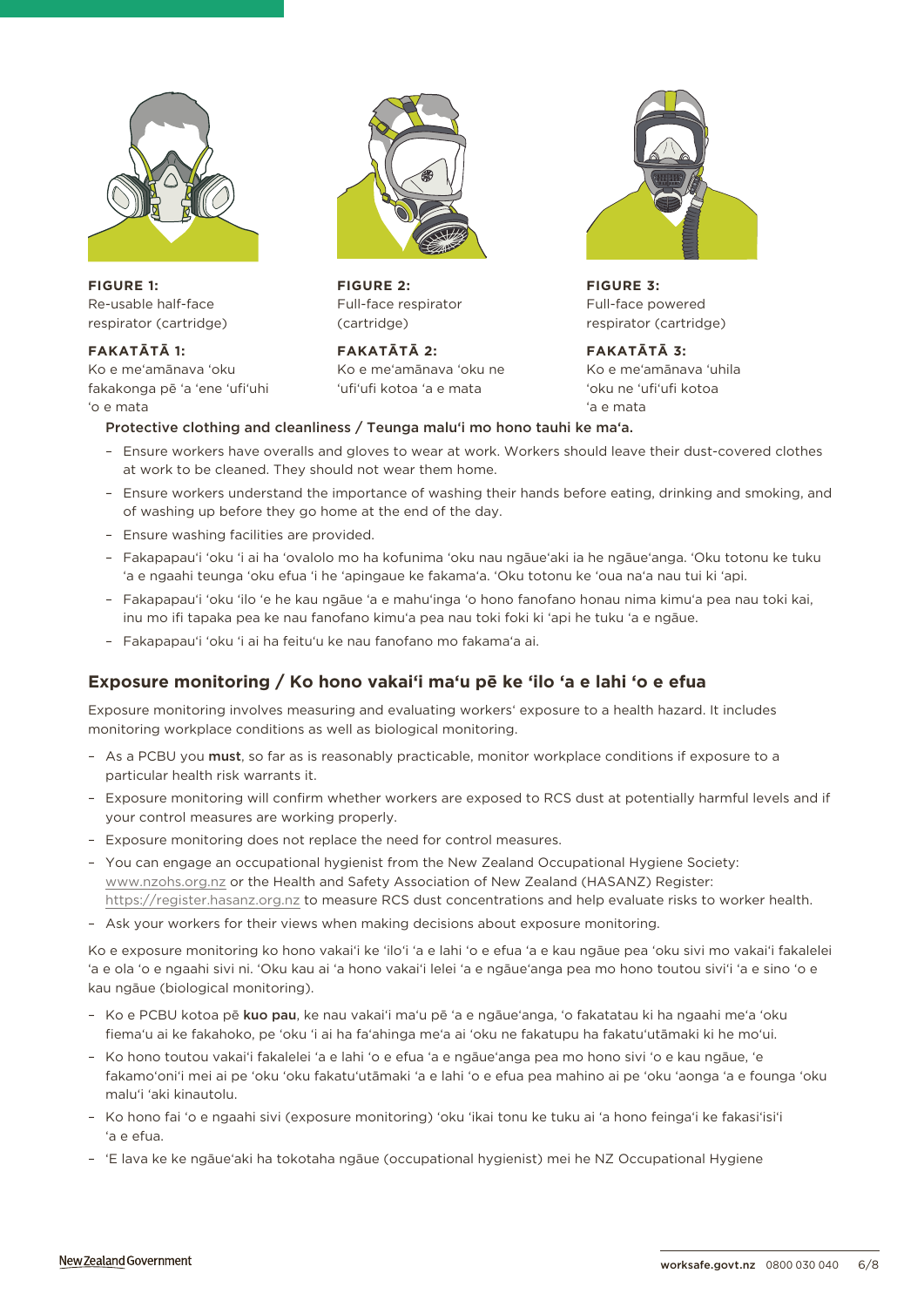Society [www.nzohs.org.nz](http://www.nzohs.org.nz) pe ko e the Health and Safety Association of New Zealand (HASANZ) Register: <https://register.hasanz.org.nz> ke ne fua mo sivi 'a e lahi 'o ha efu RCS ke tokoni ki hono fakafuofua'i 'a e fakatu'utāmaki 'e ala hoko ki he kau ngāue.

– 'Eke ki he kau ngāue ke fai ha'a nau lau ki he ngaahi sivi 'oku lava ke fakahoko he ngāue'anga.

# **Health monitoring / Ko hono sivi'i mo vakai'i 'a e uesia 'o e mo'ui**

Health monitoring involves testing workers to identify any changes in their health status because of exposure to hazards arising from their work.

- As a PCBU you must, so far as is reasonably practicable, monitor workers' health if exposure to a particular health risk warrants it.
- Provide health monitoring for all your workers who may be exposed to RCS dust. You can engage an occupational health practitioner from the New Zealand Occupational Health Nurses' Association: [www.nzohna.org.nz](http://www.nzohna.org.nz) from the HASANZ Register, and/or the Australian and New Zealand Society of Occupational Medicine:<https://anzsom.org.nz> to perform health monitoring.
- Monitoring should include:
	- collection of workers' demographic, medical and occupational histories
	- records of workers' exposure
	- a respiratory questionnaire
	- respiratory function tests
	- in some cases, chest x-ray or other radiological procedure.
- You must have workers' consent before you monitor their health.
- Ask your workers for their views when making decisions about health monitoring.

Ko hono vakai'i 'o e uesia 'o e mo'ui 'oku fakahoko 'aki ia 'a hono sivi'i 'o e kau ngāue ke 'ilo'i ai ha ngaahi liliu 'oku hoko ki he 'enau mo'ui koe'uhi ko ha ngaahi me'a fakatupu fakatu'utāmaki (hazards) 'oku hoko he ngāue'anga.

- Ko e PCBU kotoa pē kuo pau ke nau sivi mo vakai'i 'aki 'i ha founga tuha mo taau, 'a e tūkunga 'o e mo'ui 'a 'enau kau ngāue 'o kapau 'oku ha mai 'oku 'i ai ha fakatu'utāmaki 'oku ala hoko he ngāue'anga.
- Ke nau sivi mo toutou vakai'i 'a e mo'ui 'a e kau ngāue kotoa pē 'oku nau 'i ha ngāue'anga 'oku 'i ai ha efu RCS ai. 'E lava ke ke ngāue'aki ha tokotaha ngāue (occupational health practitioner) mei he NZ Occupational Health Nurses' Association: [www.nzohna.org.nz](http://www.nzohna.org.nz) mei he HASANZ Register, pe ko e Australian and New Zealand Society of Occupational Medicine:<https://anzsom.org.nz>ke nau fai 'a e sivi 'o e kau ngāue.
- ko e sivi ke fai 'e fakakau ki ai 'a e:
	- tānaki 'o e fakamatala'i 'a e tūkunga taautaha 'o e tokotaha ngāue 'o kau ai 'a 'ene lekooti mo'ui lelei pea mo e hisitolia 'o 'ene ngaahi ngāue
	- hiki'i 'a e lahi 'o e efua 'a e kau ngāue
	- ko ha tali fehu'i 'o fekau'aki mo 'enau mānava
	- sivi ke 'ilo pe 'oku mo'ui lelei pē 'a e mānava 'a e sino
	- 'i he taimi ni'ihi 'e fiema'u ha faka'ata 'o e fatafata (chest ex-ray) mo ha ngaahi faka'ata kehe pē.
- Kuo pau ke ke fuofua ma'u ha ngofua mei he tokotaha ngāue pea ke toki lava 'o fakahoko 'a e sivi mo e vakai'i fakalelei.
- 'Eke ki he kau ngāue pe koe ha ha'a nau lau ki he tu'utu'uni ke fai hono sivi 'enau mo'ui lelei.

# **Health monitoring for workers exposed to engineered stone / Ko hono sivi mo vakai'i 'a e mo'ui 'a e kau ngāue'aki 'o e maka-ngaohi**

Due to the serious risk of developing accelerated silicosis in those working with engineered stone, an Occupational Medicine Specialist should be engaged to provide health monitoring advice and services.

Koe'uhi 'e ala hoko ange ha puke 'i he mahaki silikosi fakalalahi (silicosis) ki he mo'ui 'a kinautolu 'oku nau ngāue'aki e maka-ngaohi, 'oku totonu ke faka'aonga'i ha Occupational Medicine Specialist ke ne fai 'a e sivi mo vakai'i lelei 'a e kau ngāue.